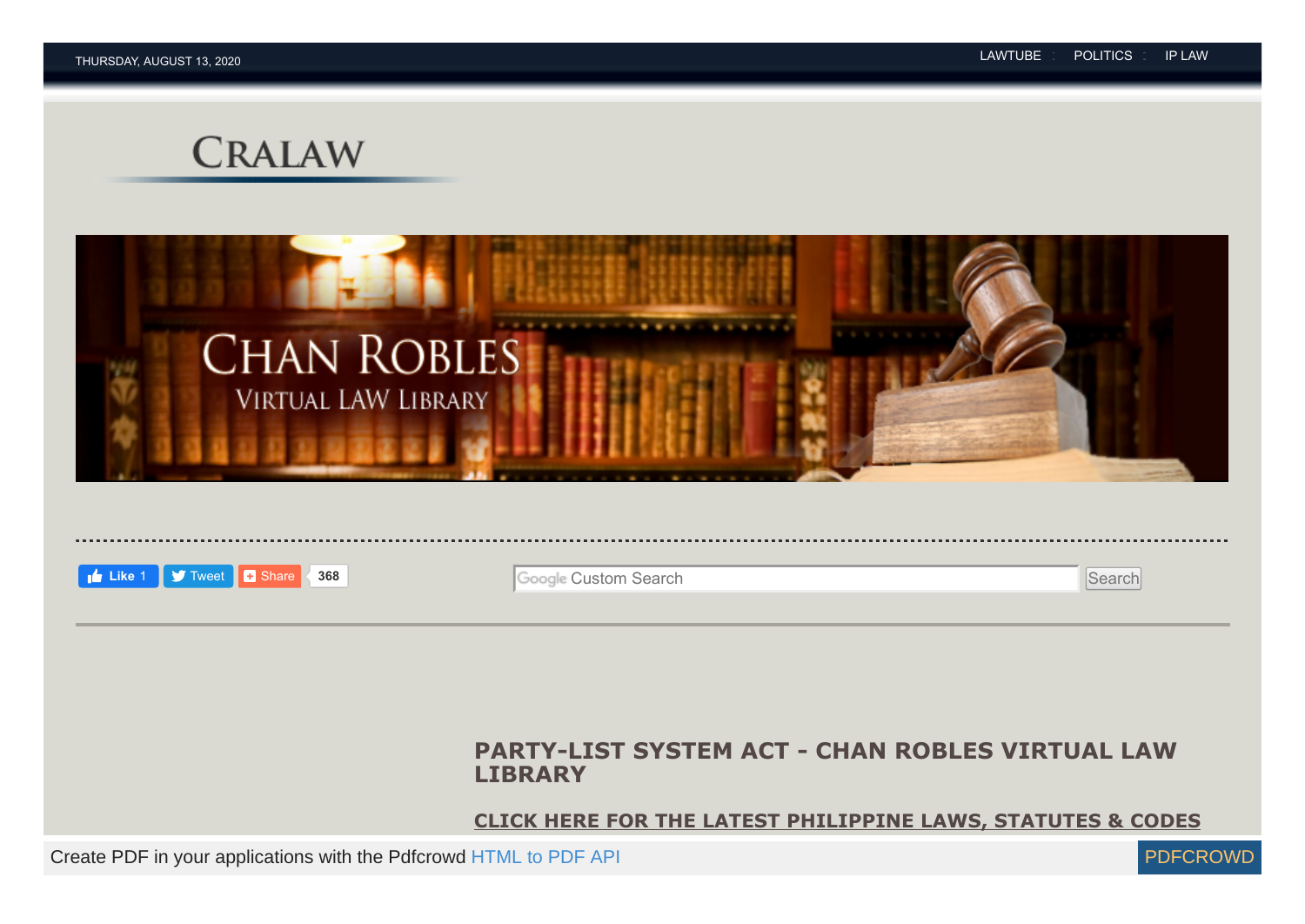

- **[Philippine Laws, Statutes & Codes](https://www.chanrobles.com/otherlaws.htm)**
- **[Philippine Supreme Court Decisions](http://supreme.chanrobles.com/)**
- **[Significant Legal Resources](https://www.chanrobles.com/significantphilippinelegalresources.htm)**
- **[WorldWide Legal Recources](https://www.chanrobles.com/worldwidelegalresources.htm)**
- **[US Federal Laws, Statutes & Codes](https://www.chanrobles.com/usa/uslaws/)**
- **[US Supreme Court Decisions](https://www.chanrobles.com/usa/us_supremecourt/)**
- **[The Business Page](https://www.chanrobles.com/businesspage.htm)**
- **[ChanRobles Virtual Law Library](https://www.chanrobles.com/index1.html)**
- **Law***List* **[FREE LISTING DATABANK](http://lawlist.chanrobles.com/)**

<span id="page-1-0"></span>**EVE C** SHARE



*Sponsored by:* **[The ChanRobles Group](https://www.chanrobles.com/legal8.htm)**

**This web page contains the full text of Republic Act No. 7941 PARTY-LIST SYSTEM ACT**

**Read the full text of:**

**[COMELEC Resolution No. 2847](https://www.chanrobles.com/comelecresolutiono2847.htm)** *IN RE:* **RULES AND REGULATIONS GOVERNING THE ELECTION OF THE [PARTY-LIST REPRESENTATIVES THROUGH THE PARTY-LIST SYSTEM.](https://www.chanrobles.com/comelecresolutiono2847.htm)**

**[Annex "A" of COMELEC Resolution No. 2847](https://www.chanrobles.com/comelecresolutiono2847annexa.htm)**

**[COMELEC Resolution No. 3307](https://www.chanrobles.com/comelecresolutiono3307.htm) [RULES AND REGULATIONS GOVERNING THE FILING OF PETITION FOR](https://www.chanrobles.com/comelecresolutiono3307.htm) REGISTRATION, MANIFESTATION TO PARTICIPATE, AND SUBMISSION OF NAMES OF NOMINEES UNDER THE PARTY-LIST SYSTEM OF REPRESENTATION IN CONNECTION WITH THE MAY 14, 2001 NATIONAL AND LOCAL ELECTIONS.**

**[PRIMER ON THE PARTY-LIST SYSTEM OF REPRESENTATION IN THE](https://www.chanrobles.com/republicactno7941primer.htm)**

Create PDF in your applications with the Pdfcrowd [HTML to PDF API](https://pdfcrowd.com/doc/api/?ref=pdf) [PDFCROWD](https://pdfcrowd.com/?ref=pdf) CREATED AND THE POFCROWD

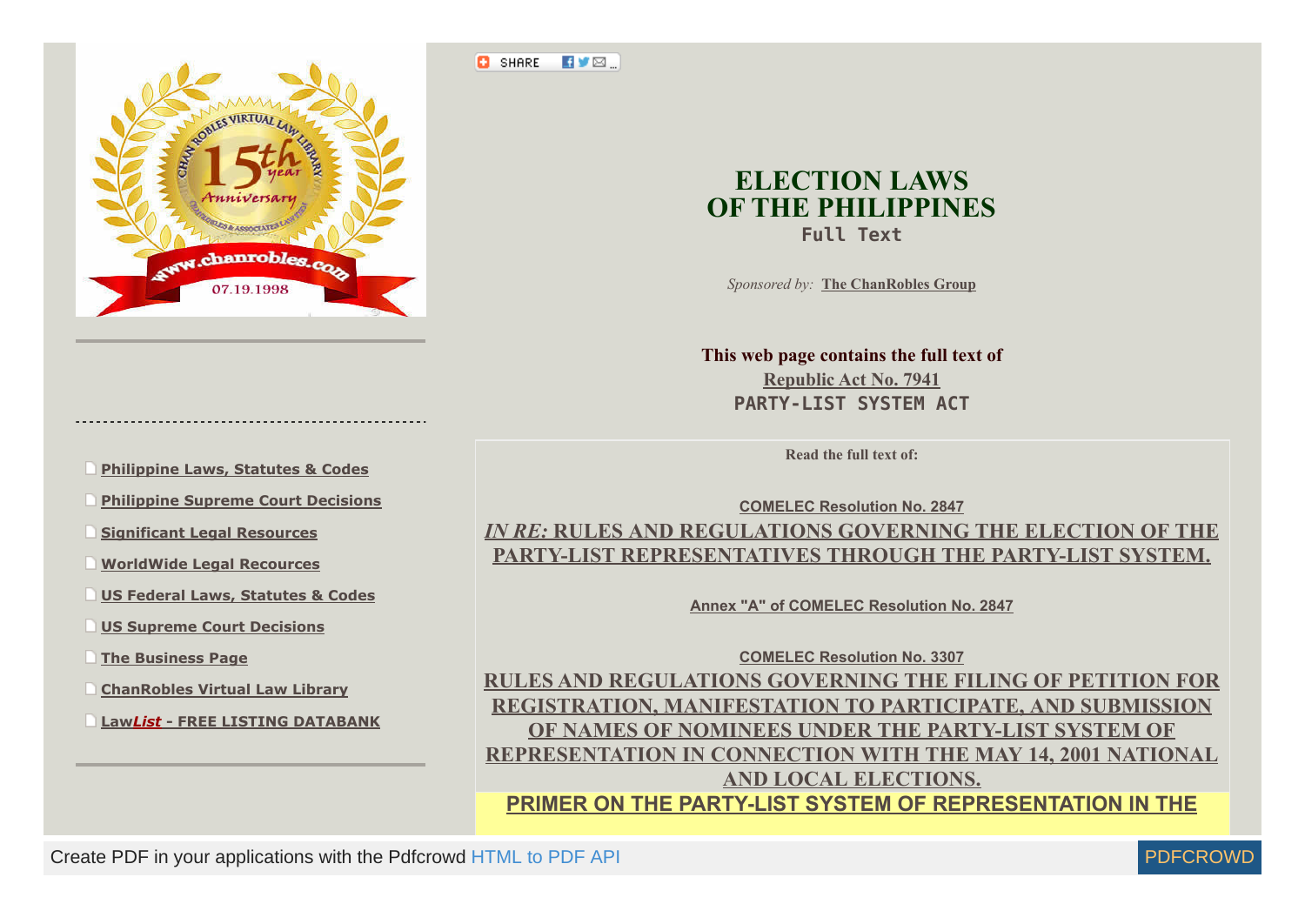### **[HOUSE OF REPRESENTATIVES](https://www.chanrobles.com/republicactno7941primer.htm)**

**[THE CHAN ROBLES VIRTUAL LAW LIBRARY - QUICK GLANCE](https://www.chanrobles.com/virtualibrary.htm)**

**[Philippines](https://www.chanrobles.com/virtualibrary1.htm)** | **[Worldwide](https://www.chanrobles.com/legal2ab.htm)** | **[The Business Page](https://www.chanrobles.com/virtualibrary2.htm)**

-->

## **REPUBLIC ACT NO. 7941**

### **AN ACT PROVIDING FOR THE ELECTION OF PARTY-LIST REPRESENTATIVES THROUGH THE PARTY-LIST SYSTEM, AND APPROPRIATING FUNDS THEREFOR.**

**Be it enacted by the Senate and House of Representatives of the Philippines in Congress assembled:**

 **Section 1.** *Title. -* **This Act shall be known as the** *"Party-List System Act"***.**

**Sec. 2.** *Declaration of Policy. -* **The State shall promote proportional representation in the election of representatives to the House of Representatives through a party-list system of registered national, regional and sectoral parties or organizations or coalitions thereof, which will enable Filipino citizens belonging to the marginalized and underrepresented sectors, organizations and parties, and who lack well-defined political constituencies but who could contribute to the formulation and enactment of appropriate legislation that will benefit the nation as a whole, to become members of the House of Representatives. Towards this end, the State shall develop and guarantee a full, free and open party system in order to attain the broadest possible representation of party, sectoral or group interests in the House of Representatives by enhancing their chances to compete for and win seats in the legislature, and shall provide the simplest scheme possible.**



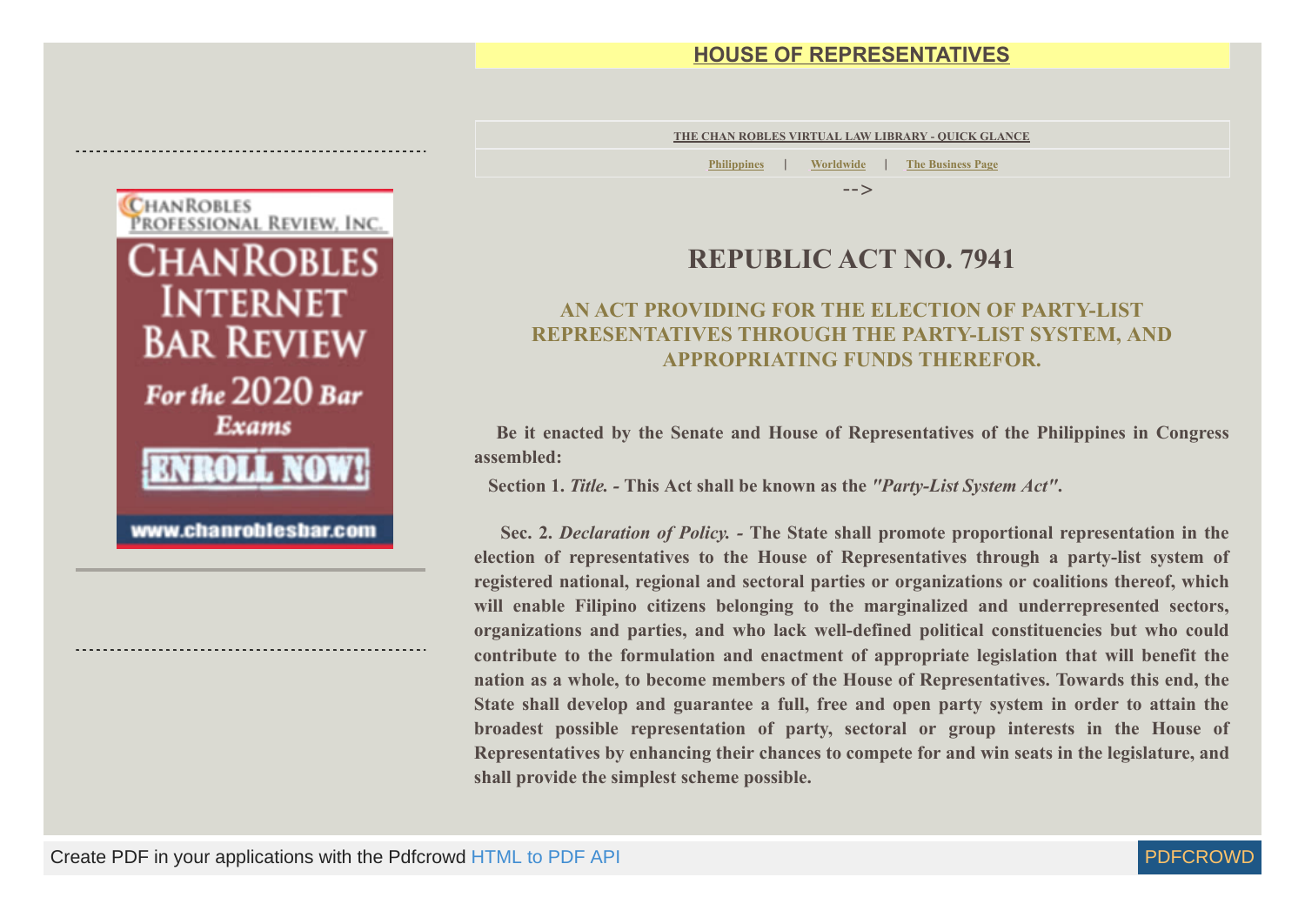# **CHANROBLES** LAWNET, INC.

(A Supreme **Court-Accredited MCLE Provider**)



**A Member of Credit Management Association of the Philippines (CMAP)** 

**Sec. 3.** *Definition of Terms.* **- (a) The party-list system is a mechanism of proportional representation in the election of representatives to the House of Representatives from national, regional and sectoral parties or organizations or coalitions thereof registered with the Commission on Elections (COMELEC). Component parties or organizations of a coalition may participate independently provided the coalition of which they form part does not participate in the party-list system.**

 **A party means either a political party or a sectoral party or a coalition of parties.**

**A political party refers to an organized group of citizens advocating an ideology or platform, principles and policies for the general conduct of government and which, as the most immediate means of securing their adoption, regularly nominates and supports certain of its leaders and members as candidates for public office.**

**It is a national party when its constituency is spread over the geographical territory of at least a majority of the regions. It is a regional party when its constituency is spread over the geographical territory of at least a majority of the cities and provinces comprising the region.**

**A sectoral party refers to an organized group of citizens belonging to any of the sectors enumerated in Section 5 hereof whose principal advocacy pertains to the special interests and concerns of their sector.**

**A sectoral organization refers to a group of citizens or a coalition of groups of citizens who share similar physical attributes or characteristics, employment, interest or concerns.**

**A coalition refers to an aggrupation of duly registered national, regional, sectoral parties or organizations for political and/or election purposes.**

**Sec. 4.** *Manifestation to Participate in the Party-List System.* **- Any party, organization, or coalition already registered with the Commission need not register anew. However, such party, organization or coalition shall file with the Commission, not later than ninety (90) days before the election, a manifestation of its desire to participate in the party-list system.**

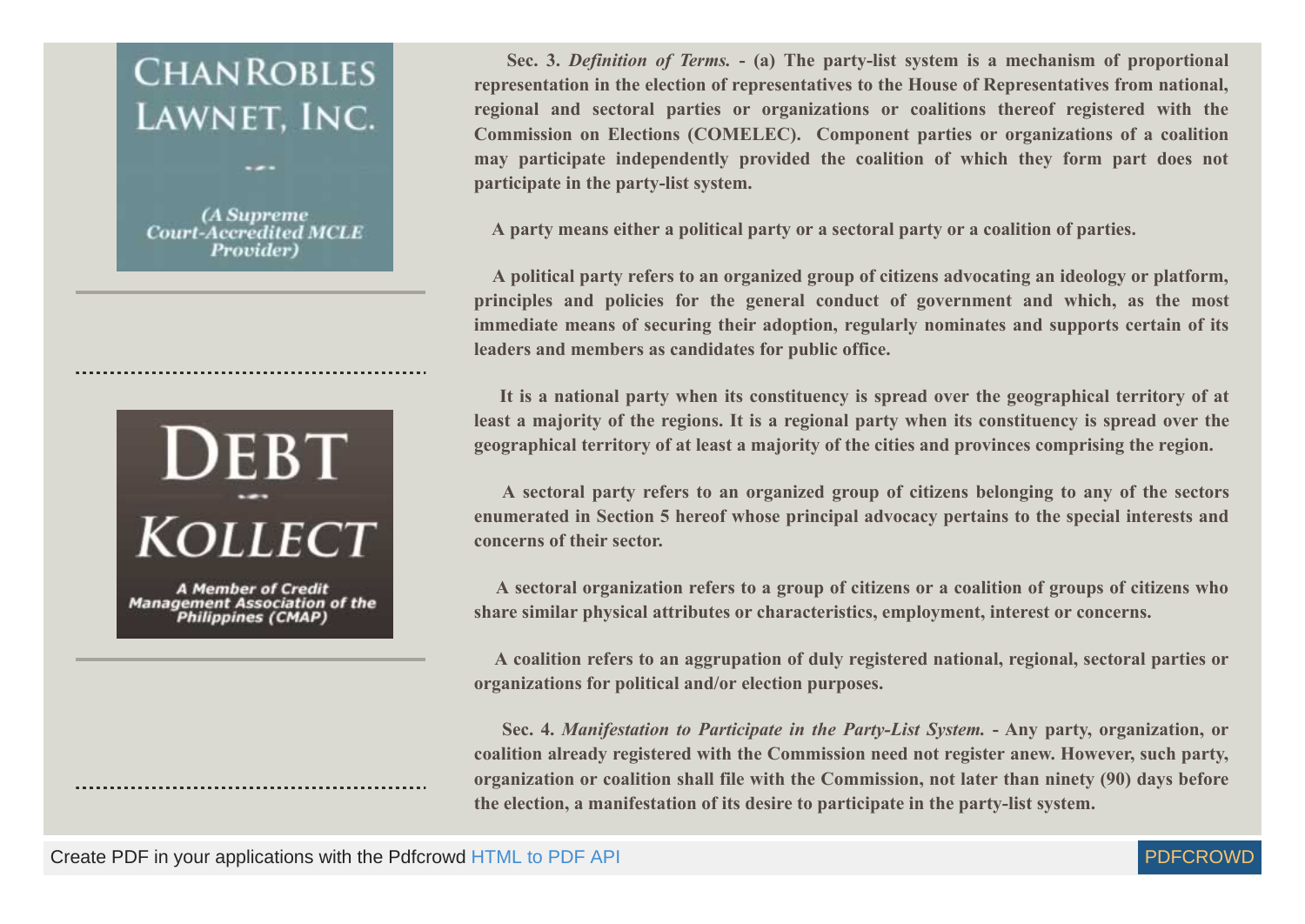

**Sec. 5.** *Registration***. - Any organized group of persons may register as a party, organization or coalition for purposes of the party-list system by filing with the COMELEC not later than ninety (90) days before the election a petition verified by its president or secretary stating its desire to participate in the party-list system as a national, regional or sectoral party or organization or a coalition of such parties or organizations, attaching thereto its constitution, by-laws, platform or program of government, list of officers, coalition agreement and other relevant information as the COMELEC may require: provided, that the sectors shall include labor, peasant, fisherfolk, urban poor, indigenous cultural communities, elderly, handicapped, women, youth, veterans, overseas workers, and professionals.**

**The COMELEC shall publish the petition in at least two (2) national newspapers of general circulation.**

**The COMELEC shall, after due notice and hearing, resolve the petition within fifteen (15) days from the date it was submitted for decision but in no case not later than sixty (60) days before election.**

**Sec. 6.** *Removal and/or Cancellation of Registration. -* **The COMELEC may motu proprio or upon verified complaint of any interested party, remove or cancel, after due notice and hearing, the registration of any national, regional or sectoral party, organization or coalition on any of the following grounds:**

**It is a religious sect or denomination, organization or association organized for religious purposes;**

 **It advocates violence or unlawful means to seek its goal;**

 **It is a foreign party or organization;**

**It is receiving support from any foreign government, foreign political party, foundation, organization, whether directly or through any of its officers or members or indirectly through third parties for partisan election purposes;**

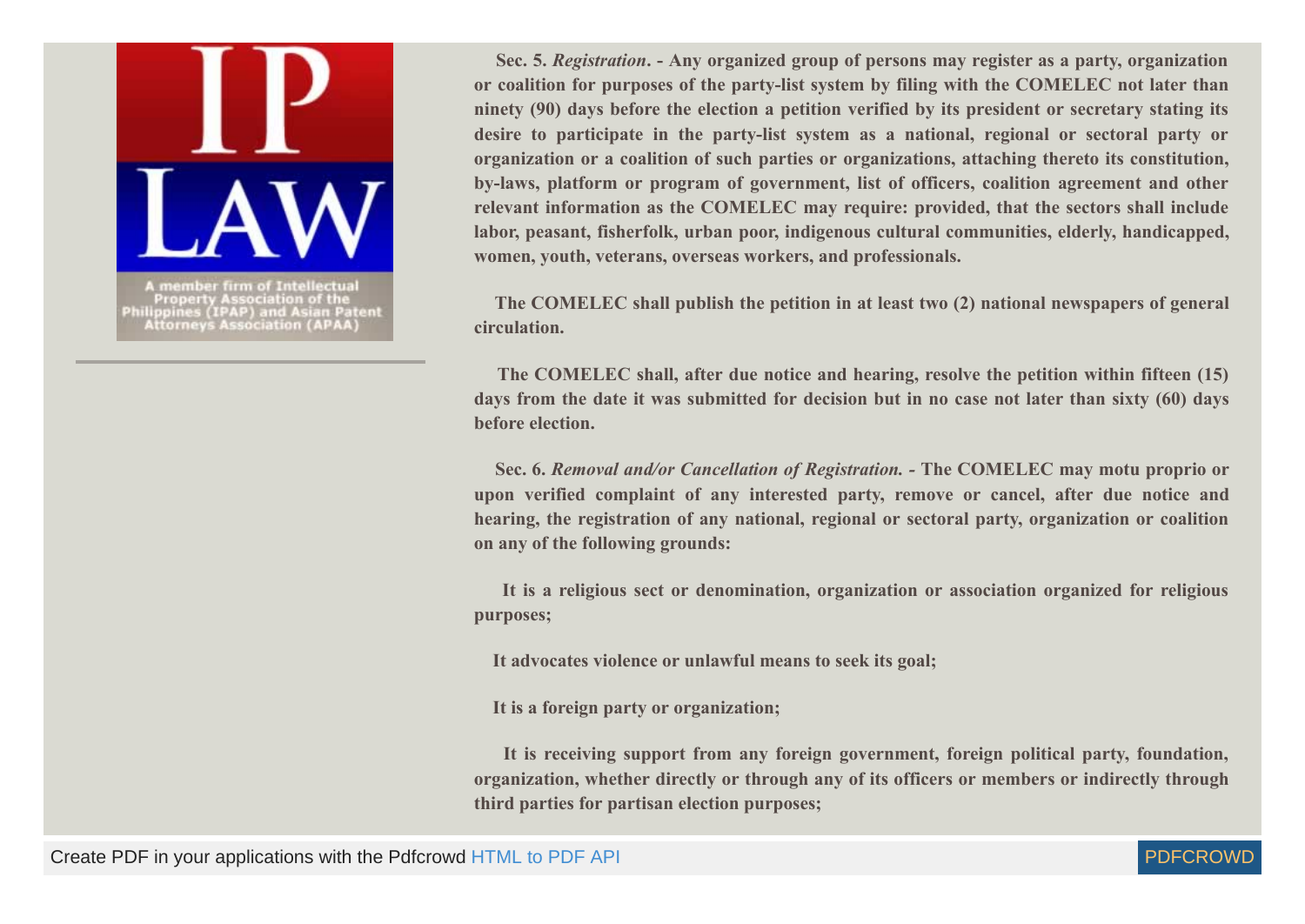**It violates or fails to comply with laws, rules or regulations relating to elections;**

 **It declares untruthful statements in its petition;**

 **It has ceased to exist for at least one (1) year; or**

**It fails to participate in the last two (2) preceding elections or fails to obtain at least two percentum (2%) of the votes cast under the party-list system in the two (2) preceding elections for the constituency in which it has registered.**

**Sec. 7.** *Certified List of Registered Parties.* **- The COMELEC shall, not later than sixty (60) days before election, prepare a certified list of national, regional, or sectoral parties, organizations or coalitions which have applied or who have manifested their desire to participate under the party-list system and distribute copies thereof to all precincts for posting in the polling places on election day. The names of the party-list nominees shall not be shown on the certified list.**

**Sec. 8.** *Nominations of Party-List Representatives.* **- Each registered party, organization or coalition shall submit to the COMELEC not later than forty-four (45) [sic] days before the election a list of names, not less than five (5) from which party-list representatives shall be chosen in case it obtains the required number of votes.**

**A person may be nominated in one (1) list only. Only persons who have given their consent in writing may be named in the list. The list shall not include any candidate for any elective office or person who has lost his bid for an elective office in the immediately preceding election. No change of names or alteration of the order of nominees shall be allowed after the same shall have been submitted to the COMELEC except in cases where the nominee dies, or withdraws in writing, his nomination, becomes incapacitated in which case the name of the substitutes nominee shall be placed last in the list. Incumbent sectoral representatives in the House of Representatives who are nominated in the party-list system shall not be considered resigned.**

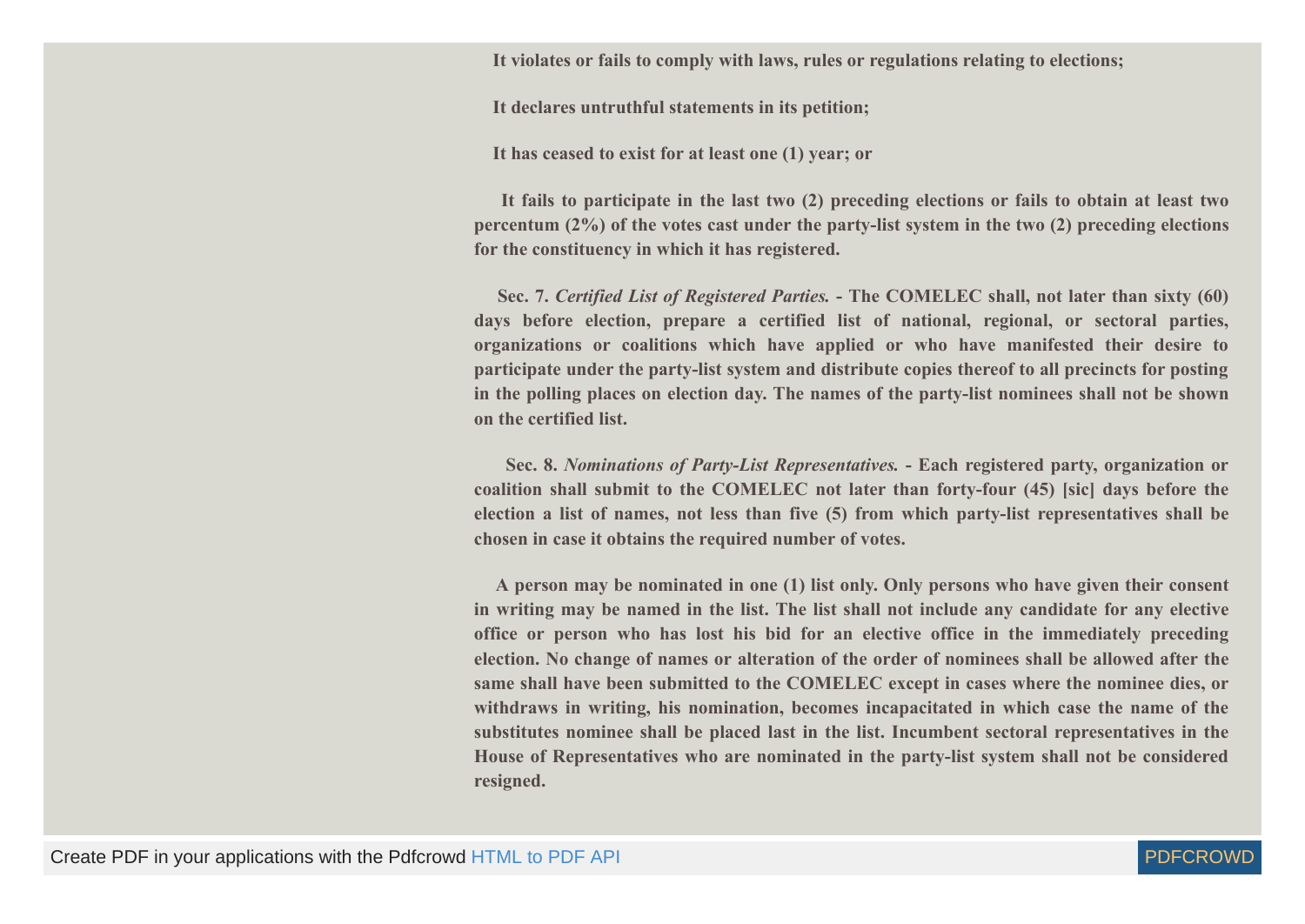**Sec. 9.** *Qualification of Party-List Nominees.* **- No person shall be nominated as party-list representative unless he is a natural born citizen of the Philippines, a registered voter, a resident of the Philippines for a period of not less than one (1) year immediately preceding the day of the election, able to read and write, bona fide member of the party or organization which he seeks to represent for at least ninety (90) days preceding the day of the election, and is at least twenty-five (25) years of age on the day of the election.**

**In case of a nominee of the youth sector, he must at least be twenty-five (25) but not more than thirty (30) years of age on the day of the election. Any youth sectoral representative who attains the age of thirty during his term shall be allowed to continue until the expiration of his term.**

**Sec. 10.** *Manner of Voting.* **- Every voter shall be entitled to two (2) votes. The first is a vote for candidate for member of the House of Representatives in his legislative district, and the second, a vote for the party, organization, or coalition he wants represented in the House of Representatives: provided, that a vote cast for a party, sectoral organization, or coalition not entitled to be voted for shall not be counted: provided, finally that the first election under the party-list system shall be held in May 1998.**

**The COMELEC shall undertake the necessary information campaign for purposes of educating the electorate on the matter of the party-list system.**

**Sec. 11.** *Number of Party-List Representatives***. - The party-list representatives shall constitute twenty percentum (20%) of the total number of the members of the House of Representatives including those under the party-list.**

**For purposes of the May 1998 elections, the first five (5) major political parties on the basis of party representation in the House of Representatives at the start of the Tenth Congress of the Philippines shall not be entitled to participate in the party-list system.**

**In determining the allocation of seats for the second vote, the following procedure shall be observed:**

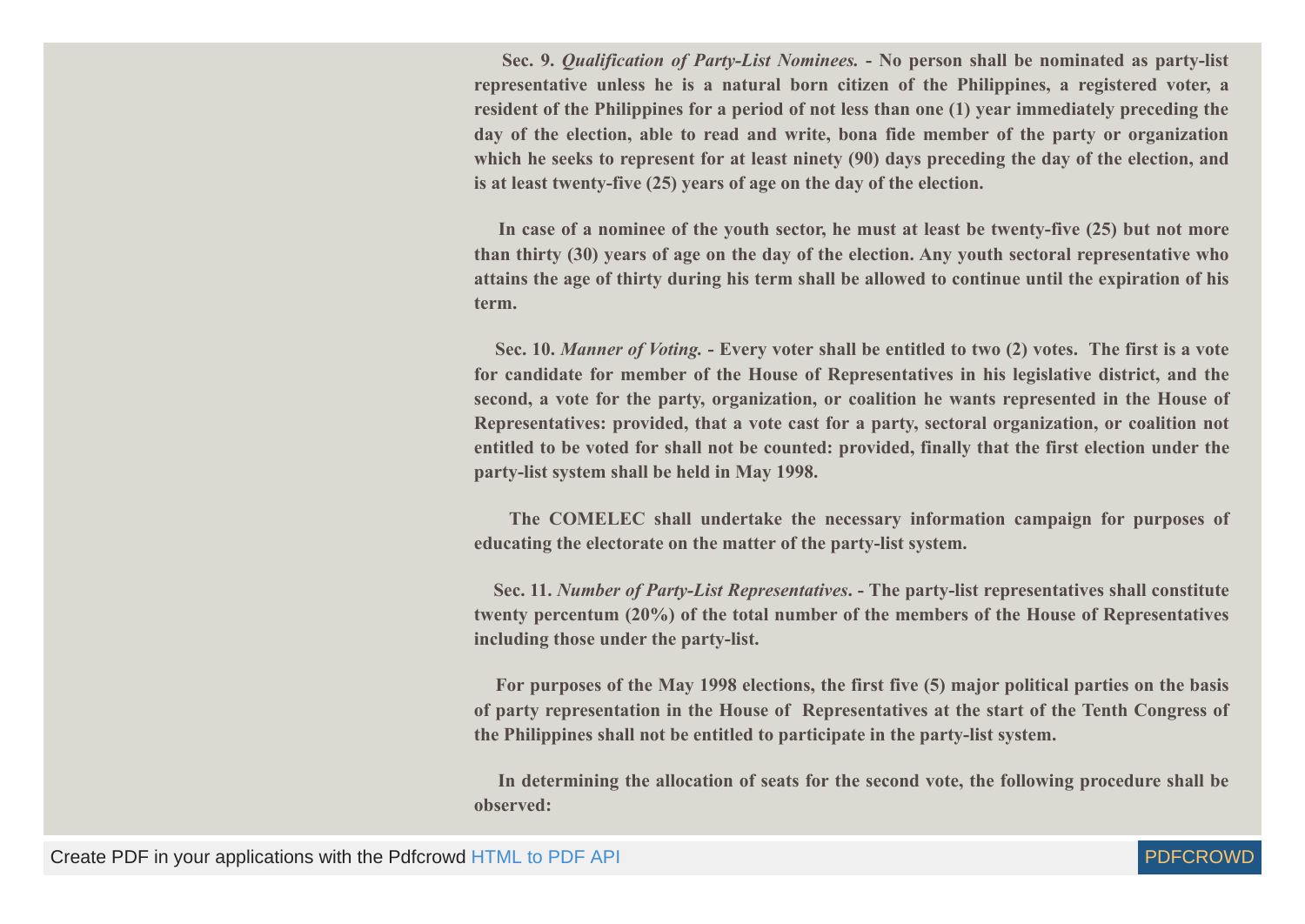**The parties, organizations, and coalitions shall be ranked from the highest to the lowest based on the number of votes garnered during the elections.**

**The parties, organizations, and coalitions receiving at least two percent (2%) of the total votes cast for the party-list system shall be entitled to one seat each: provided, that those garnering more than two percent (2%) of the votes shall be entitled to additional seats in proportion to their total number of votes: provided, finally, that each party, organization, or coalition shall be entitled to not more than three (3) seats.**

**Sec. 12.** *Procedure in Allocating Seats for Party-List Representatives. -* **The COMELEC shall tally all the votes for the parties, organizations, or coalitions on a nationwide basis, rank them according to the number of votes received and allocate party-list representatives proportionately according to the percentage of votes obtained by each party, organization, or coalition as against the total nationwide votes cast for the party-list system.**

**Sec. 13.** *How Party-List Representatives are Chosen.* **- Party-list representatives shall be proclaimed by the COMELEC based on the list of names submitted by the respective parties, organizations, or coalitions to the COMELEC according to their ranking in the said list.**

**Sec. 14.** *Term of Office.* **- Party-list representatives shall be elected for a term of three (3) years which shall begin, unless otherwise provided by law, at noon on the thirtieth day of June next following their election. No party-list representatives shall serve for more than three (3) consecutive terms. Voluntary renunciation of the office for any length of time shall not be considered as an interruption in the continuity of his service for the full term for which he was elected.**

**Sec. 15.** *Change of Affiliation Effect. -* **Any elected party-list representative who changes his political party or sectoral affiliation during his term of office shall forfeit his seat: provided, that if he changes his political party or sectoral affiliation within six (6) months before an election, he shall not be eligible for nomination as party-list representative under his new party or organization.**

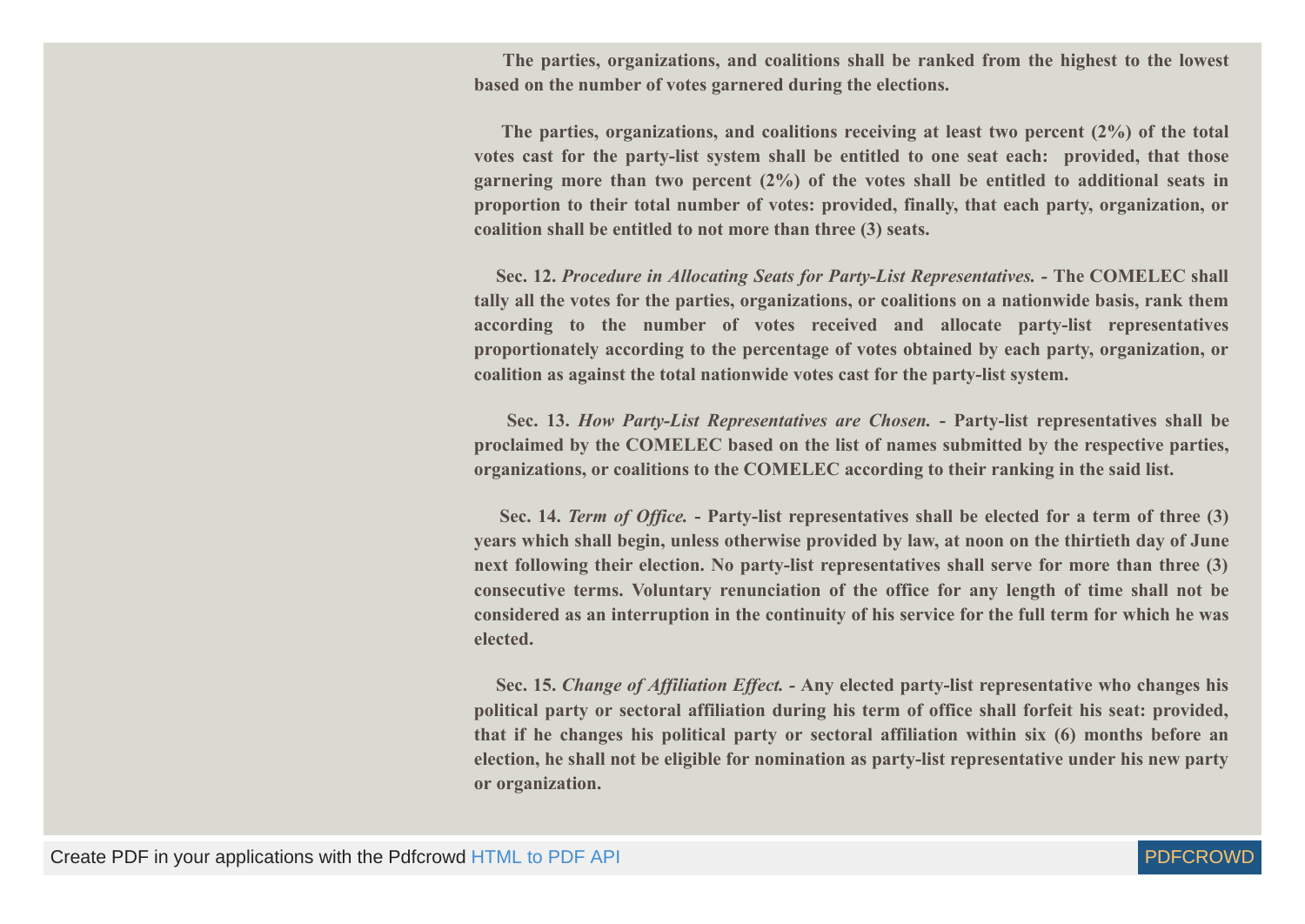**Sec. 16.** *Vacancy.* **- In case of vacancy in seats reserved for party-list representatives, the vacancy shall be automatically filled by the next representative from the list of nominees in the order submitted to the COMELEC by the same party, organization, or coalition, who shall serve for the unexpired term. If the list is exhausted, the party, organization, or coalition concerned shall submit additional nominees.**

**Sec. 17.** *Rights of Party-List Representatives.* **- Party-list representatives shall be entitled to the same salaries and emoluments as regular members of the House of Representatives.**

**Sec. 18.** *Rules and Regulations.* **- The COMELEC shall promulgate the necessary rules and regulations as may be necessary to carry out the purpose of this Act.**

**Sec. 19.** *Appropriations.* **- The amount necessary for the implementation of this Act shall be provided in the regular appropriations for the Commission on Elections starting fiscal year 1996 under the General Appropriations Act.**

**Starting 1995, the COMELEC is hereby authorized to utilize savings and other available funds for purposes of its information campaign on the party-list system.**

**Sec. 20.** *Separability Clause.* **- If any part of this Act is held invalid or unconstitutional, the other parts or provisions thereof shall remain valid and effective.**

**Sec. 21.** *Repealing Clause.* **- All laws, decrees, executive orders, rules and regulations, or parts thereof, inconsistent with the provisions of this Act are hereby repealed.**

**Sec. 22.** *Effectivity***. - This Act shall take effect fifteen (15) days after its publication in a newspaper of general circulation.**

 *Approved:*

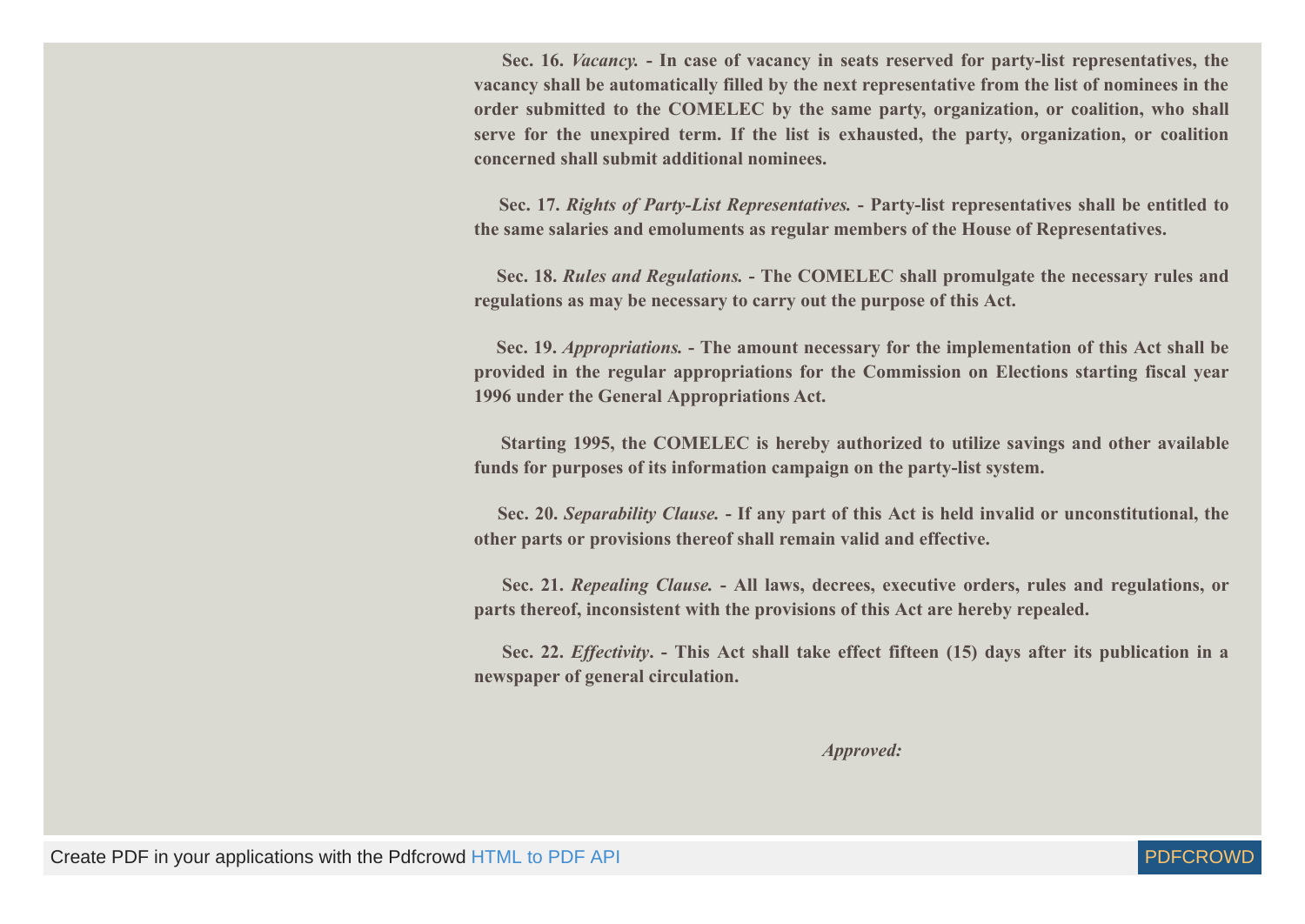**(Sgd.) EDGARDO J. ANGARA (Sgd.) JOSE DE VENECIA, JR. President of the Senate Speaker of the House of Representatives** 

 **This Act, which is a consolidation of House Bill No. 3043 and Senate Bill No. 1913, was finally passed by the House of Representatives and the Senate on February 28, 1995.**

> **(Sgd.) EDGARDO E. TUMANGAN (Sgd.) CAMILO L. SABIO**  *Secretary of the Senate Secretary General House of Representatives*

> > *Approved: March 3, 1995*

**(Sgd.) FIDEL V. RAMOS** *President of the Philippines*

*[Back to Top](#page-1-0) - [Back to Main Index - Election Laws of the Philippines](https://www.chanrobles.com/electionlawsofthephilippines.htm) - [Back to Home](https://www.chanrobles.com/index.htm)*

**[THE CHAN ROBLES VIRTUAL LAW LIBRARY - QUICK GLANCE](https://www.chanrobles.com/virtualibrary.htm)**

**[Philippines](https://www.chanrobles.com/virtualibrary1.htm)**| **[Worldwide](https://www.chanrobles.com/legal2ab.htm)**|**[The Business Page](https://www.chanrobles.com/virtualibrary2.htm)**

*Copyright ©1998-2006 by*

Create PDF in your applications with the Pdfcrowd [HTML to PDF API](https://pdfcrowd.com/doc/api/?ref=pdf) PDF API [PDFCROWD](https://pdfcrowd.com/?ref=pdf) PDFCROWD

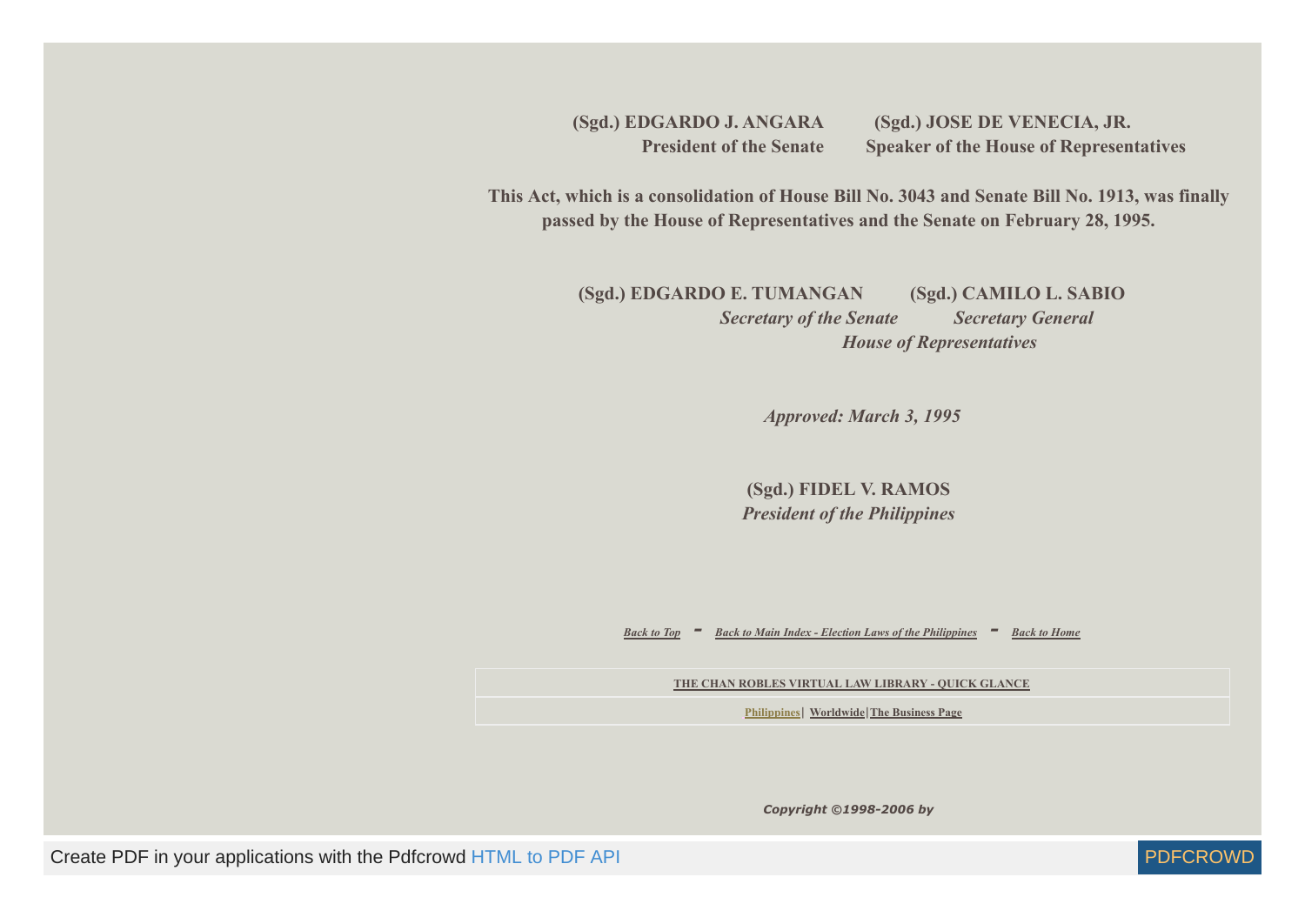*[ChanRobles Publishing Company](https://www.chanrobles.com/copyrightnotice.htm)*

 *All Rights Reserved*

*Since 19.07.98*

#### **[Tweet](https://twitter.com/intent/tweet?original_referer=https%3A%2F%2Fwww.chanrobles.com%2Frepublicactno7941.htm&ref_src=twsrc%5Etfw&text=PARTY-LIST%20SYSTEM%20ACT%20-%20CHAN%20ROBLES%20VIRTUAL%20LAW%20LIBRARY%3A&tw_p=tweetbutton&url=https%3A%2F%2Fwww.chanrobles.com%2Frepublicactno7941.htm%23.XzV8yTSaCHO.twitter) D** Share **Like** 1 **S** Tweet **1** Share **368** Search

### **[Political Law](https://www.chanrobles.com/philippinepoliticalaw.htm)**

- □ [Labor Law](https://www.chanrobles.com/legal4.htm)
- □ [Taxation Law](https://www.chanrobles.com/legal6.htm)
- □ [Civil Law](https://www.chanrobles.com/philippinecivilaw.htm)
- **Nercantile Law**
- [Criminal Law](https://www.chanrobles.com/philippinecriminalaw.htm) n
- [Remedial Law](https://www.chanrobles.com/philippineremedialaw.htm)
- **[Legal & Judicial Ethics](https://www.chanrobles.com/philippinelegalandjudicialethics.htm)** 
	- **Laws**, Statutes and Codes
	- **[Constitutional Law](https://www.chanrobles.com/philippinepoliticalaw.htm)**
	- $\Box$  [Treaties](https://www.chanrobles.com/rpusrelations.htm)
	- **[Corporate Law](https://www.chanrobles.com/legal5.htm)**
	- [Electronic Commerce Law](https://www.chanrobles.com/legal5.htm) F
	- **[Intellectual Property Law](https://www.chanrobles.com/legal7.htm)**
- **[Supreme Court Decisions](http://supreme.chanrobles.com/)**
- **[Supreme Court Resolutions](https://www.chanrobles.com/scresolutions/)**
- **Number Court Circulars**
- **[Philippine Bar Examinations](https://www.chanrobles.com/philippinebarexaminations.htm)**
- **[Philippine Legal Resources](https://www.chanrobles.com/philippinelaws.htm)**

### [read more](https://www.chanrobles.com/index.php)



#### **Other Resources** [Legal Resources](https://www.chanrobles.com/otherlaws.htm) **Law Library: News** [Publications](http://chanrobles.com/laborlaw/laborlawreview.php) **Law Updates** [Decisions](https://www.chanrobles.com/scdecisions) **Entertainment** Local & Hollywood Create PDF in your applications with the Pdfcrowd [HTML to PDF API](https://pdfcrowd.com/doc/api/?ref=pdf) PUT API PUT API [PDFCROWD](https://pdfcrowd.com/?ref=pdf)